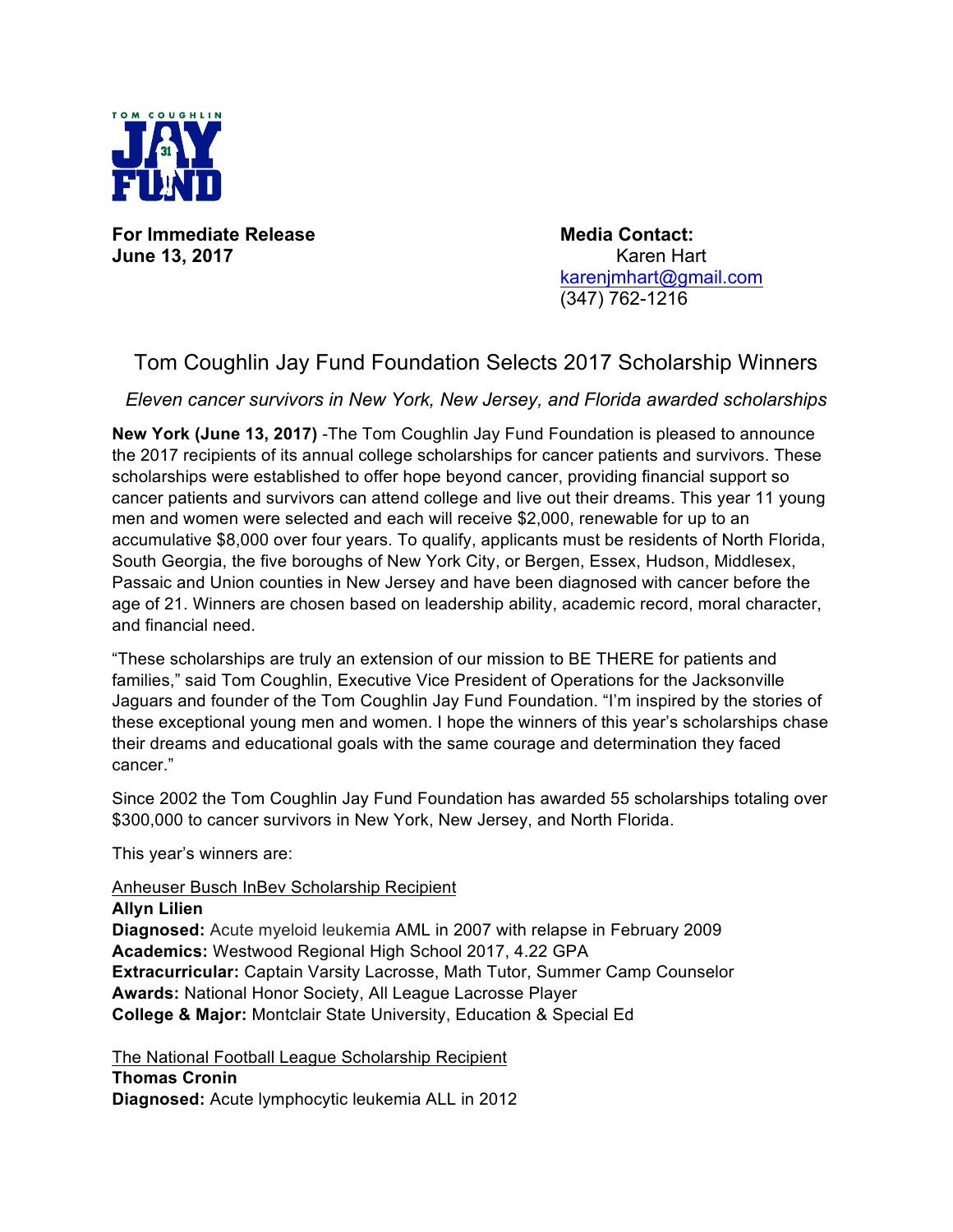**Academics:** St. Joseph by the Sea High School, 3.0 GPA **Extracurricular:** Holy Name Society, Team leukemia, WSJS News Program **Awards:** Catholic Charities Shining Star Award **College & Major:** St John's University, Accounting

The Tisch Family Scholarship Recipient

**Tara Ryan**

**Diagnosed:** Acute lymphocytic leukemia ALL in 2004 **Academics:** Waldwick High School, 3.4 GPA **Extracurricular:** Varsity Volleyball, Lacrosse & Track, Relay for Life, Photography Club **Awards:** 2nd Team All-League Volleyball **College & Major:** Penn State University, Psychology

First Data Scholarship Recipient

**Jeyson Navarro Diagnosed:** Non-Hodgkin's Lymphoma, July 2001 **Academics:** Harrison High School, 3.31 GPA **Extracurricular:** Soccer, ESL Club, Peer Leader **College & Major:** Essex Community College, Business

The NY Football Giants Scholarship Recipient

**William "Billy" Frasco Diagnosed:** Acute lymphocytic leukemia ALL in 2014 **Academics:** Paramus High School, 4.4 GPA **Extracurricular:** Relay for Life, Class President, Marching Band, Jazz Band **Awards:** US Presidential Scholars Program,NJ Boys State Candidate, Notre Dame University Summer Scholar **College & Major:** Boston College, Undecided

Sonja and Paul Tudor Jones Scholarship Recipient

**Claudia Sroka Diagnosed:** Acute lymphocytic leukemia ALL in 2009 **Academics:** West Milford High School, 3.85 GPA **Extracurricular:** JV Soccer, Basketball & Softball, Class Vice-President **Awards:** National Honor Society, NJIT Team Awards, Johns Hopkins Talented Youth Award **College & Major:** New York University, Biomedical Engineering

Visa Scholarship Recipient **Devanshi Gami Diagnosed:** Acute lymphocytic leukemia ALL in 2009 **Academics:** McNair Academic High School, 3.7 GPA **Extracurricular:** Environmental Club, Science Fair, Spanish Club, JV Tennis, Internship at Jersey City Medical Center **Awards:** Honors Student **College & Major:** Rutgers University, Nursing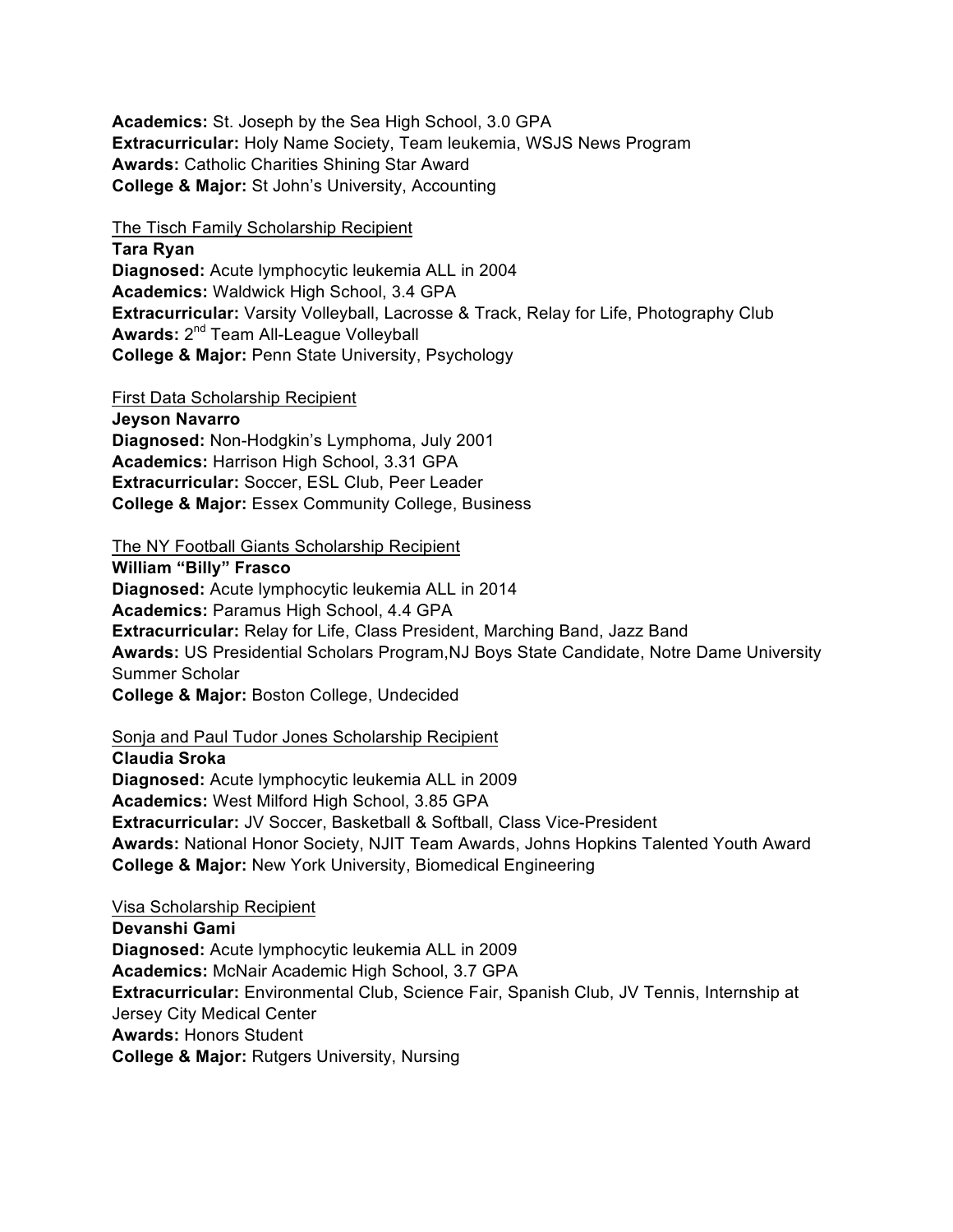The Villa Family Scholarship Recipient

**Brianna Commerford**

**Diagnosed:** Hodgkin's Lymphoma Stage IV, 2007

**Academics:** Westwood Jr. Sr. High School, 3.8 GPA

**Extracurricular:** Relay for Life, Varsity Track & Cheerleading

**Awards:** LLS Girl of the Year

**College & Major:** University of Miami, Fall 2016, Broadcast Journalism/Political Science

Commander Rick Murray Memorial Scholarship Recipient

**Mateo Seslija**

**Diagnosed:** Testicular Mixed Germ Cell Tumor, July 2016 **Academics:** Mandarin High School 2017, 3.67 GPA, ranked 68 out of 380 students, dually enrolled at FSCJ **Extracurricular:** Soccer Team, Medical Academic Student, Habitat for Humanity **Awards:** Taekwondo Second Degree Black Belt **College & Major:** Florida State College of Jacksonville, Fall 2017, University of South Florida, Spring 2018, Chemistry

Tom Coughlin Jay Fund Scholarship Recipient

**Jessica Mauch**

**Diagnosed:** Ewings Sarcoma, March 2015

**Academics:** Frank H. Peterson Academies of Technology 2016, 3.78 GPA, ranked 21 out of 229 students

Florida State College of Jacksonville, currently

**Extracurricular:** Cure Search Walk Team, Competitive Cheer Team

**Awards:** National Honor Society, Early Childhood Education Certification

**College & Major:** Florida State College of Jacksonville, Child Development/Elementary **Education** 

Tom Coughlin Jay Fund Scholarship Recipient

**Bradley Ratzlaff**

**Diagnosed:** B-Cell Lymphoblastic Lymphoma May 2014

**Academics:** Orange Park High School 2014, 3.04 GPA

Florida State College of Jacksonville, currently

**Extracurricular:** Baseball, Basketball, & Football, Freshman Connection, Boy Scouts Star Scout, Tom Coughlin Jay Fund Junior Ambassador

**Awards:** Lettered in Baseball, Basketball, & Football, OPHS Ring of Honor, Raider Award **College & Major:** Florida State College of Jacksonville, Child Psychology

If you are interested in sponsoring a survivor scholarship or donating to the Tom Coughlin Jay Fund Foundation, please visit www.tcjayfund.org to learn more.

#####

## *About the Tom Coughlin Jay Fund Foundation*

*The Tom Coughlin Jay Fund Foundation was created in 1996 in honor of Jay McGillis. Jay developed leukemia while playing for Coach Coughlin at Boston College. In the eight months between Jay's diagnosis and the day he lost his battle with cancer, the Coughlin family saw first-hand the physical, emotional and financial strains*